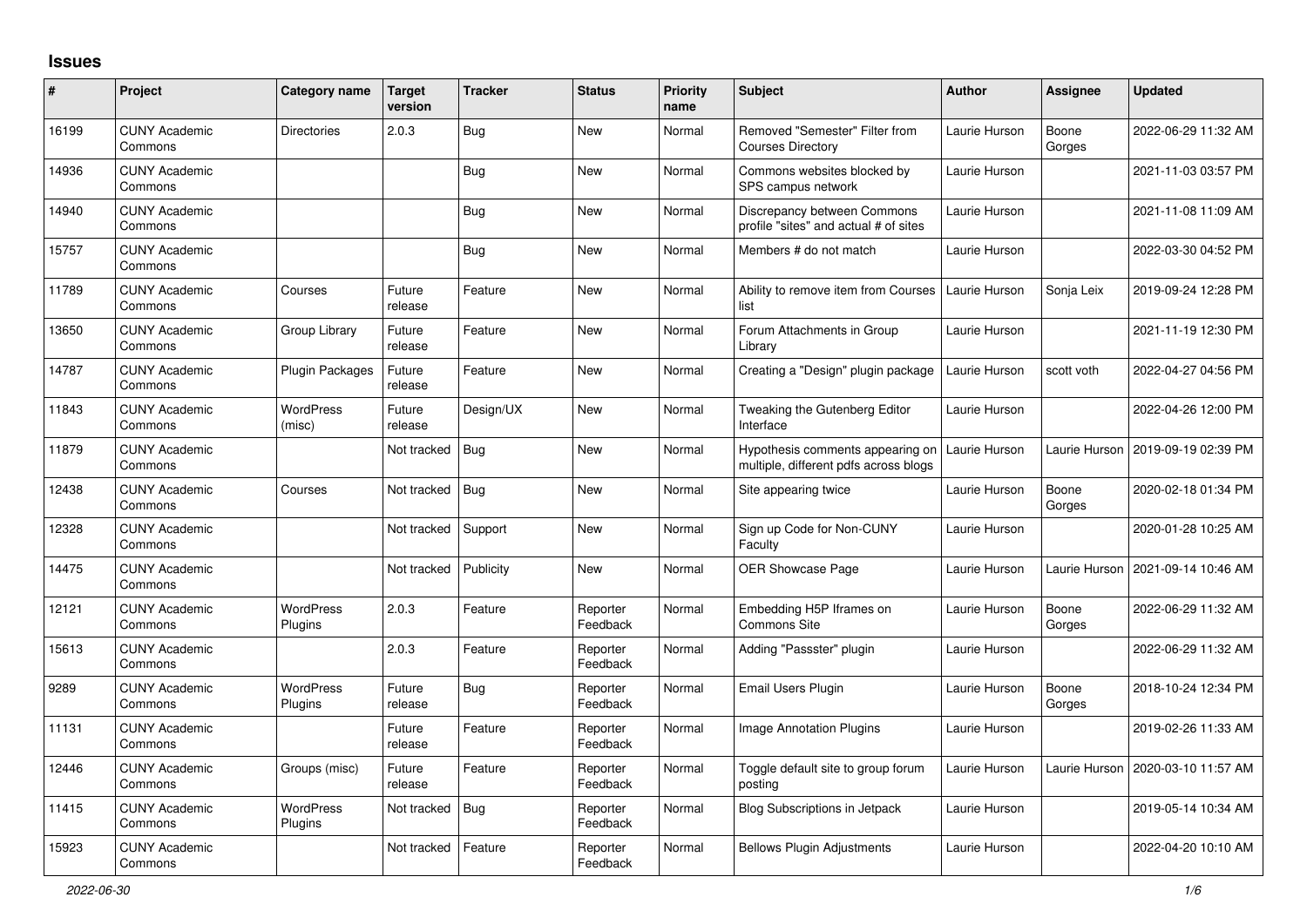| #     | Project                         | Category name                | Target<br>version | <b>Tracker</b> | <b>Status</b>        | <b>Priority</b><br>name | <b>Subject</b>                                                        | <b>Author</b> | <b>Assignee</b> | <b>Updated</b>      |
|-------|---------------------------------|------------------------------|-------------------|----------------|----------------------|-------------------------|-----------------------------------------------------------------------|---------------|-----------------|---------------------|
| 12484 | <b>CUNY Academic</b><br>Commons |                              | Not tracked       | Support        | Reporter<br>Feedback | Normal                  | Sign up Code for COIL Course<br>starting in March                     | Laurie Hurson | Matt Gold       | 2020-03-02 02:26 PM |
| 14538 | <b>CUNY Academic</b><br>Commons |                              | Not tracked       | Support        | Reporter<br>Feedback | Normal                  | <b>Weebly To Commons</b>                                              | Laurie Hurson |                 | 2021-09-14 10:47 AM |
| 15176 | <b>CUNY Academic</b><br>Commons |                              | Not tracked       | Support        | Reporter<br>Feedback | Normal                  | Archiving Q Writing & Old<br>Wordpress Sites on the Commons           | Laurie Hurson |                 | 2022-02-08 10:28 AM |
| 14504 | <b>CUNY Academic</b><br>Commons |                              | Not tracked       | Publicity      | Reporter<br>Feedback | Normal                  | Adding showcases to home page<br>menu                                 | Laurie Hurson | Boone<br>Gorges | 2022-01-19 03:26 PM |
| 7424  | <b>CUNY Academic</b><br>Commons | <b>WordPress</b><br>Plugins  | 1.10.8            | Feature        | Resolved             | Normal                  | Wordpress Plugin Request:<br>Reckoning                                | Laurie Hurson | Boone<br>Gorges | 2017-01-21 09:02 PM |
| 7623  | <b>CUNY Academic</b><br>Commons | <b>WordPress</b><br>Plugins  | 1.10.10           | <b>Bug</b>     | Resolved             | Normal                  | bbPress Forum and "Add users"<br>widget User Role                     | Laurie Hurson | Boone<br>Gorges | 2017-02-06 01:57 PM |
| 7653  | <b>CUNY Academic</b><br>Commons | Reckoning                    | 1.10.10           | Feature        | Resolved             | Normal                  | Reckoning Plugin Edit or<br>Workaround                                | Laurie Hurson | Boone<br>Gorges | 2019-10-04 02:31 PM |
| 8746  | <b>CUNY Academic</b><br>Commons | <b>Blogs</b><br>(BuddyPress) | 1.11.14           | <b>Bug</b>     | Resolved             | Normal                  | Site Creation - additional Privacy<br>Settings                        | Laurie Hurson |                 | 2017-10-02 11:00 AM |
| 8944  | <b>CUNY Academic</b><br>Commons | Teaching                     | 1.12.3            | Bug            | Resolved             | Normal                  | Hypothesis Plugin not working on<br>media library PDFs                | Laurie Hurson |                 | 2017-12-28 03:00 PM |
| 9104  | <b>CUNY Academic</b><br>Commons | <b>WordPress</b><br>Plugins  | 1.12.7            | Feature        | Resolved             | Normal                  | Adding 2 Plugins?                                                     | Laurie Hurson | Boone<br>Gorges | 2018-01-23 11:19 AM |
| 9120  | <b>CUNY Academic</b><br>Commons |                              | 1.12.8            | Bug            | Resolved             | Normal                  | Hypothesis Plugin not working on<br>media library PDFs - pt. 2        | Laurie Hurson | Boone<br>Gorges | 2018-01-29 11:09 AM |
| 9119  | <b>CUNY Academic</b><br>Commons | <b>WordPress</b><br>Themes   | 1.12.8            | Feature        | Resolved             | Normal                  | Installing Invanhoe Theme                                             | Laurie Hurson | Boone<br>Gorges | 2018-02-13 10:35 AM |
| 10258 | <b>CUNY Academic</b><br>Commons | <b>WordPress</b><br>Plugins  | 1.13.8            | Feature        | Resolved             | Normal                  | Media Library uploads visible to all<br>users on site                 | Laurie Hurson |                 | 2018-08-29 04:53 PM |
| 10700 | <b>CUNY Academic</b><br>Commons |                              | 1.14              | Bug            | Resolved             | Normal                  | White screen: page not<br>loading/rendering                           | Laurie Hurson | Boone<br>Gorges | 2018-11-13 05:42 PM |
| 10952 | <b>CUNY Academic</b><br>Commons | Group Blogs                  | 1.14.5            | <b>Bug</b>     | Resolved             | Normal                  | Duplicate privacy options in<br>group-site creation                   | Laurie Hurson |                 | 2019-01-22 11:53 AM |
| 11023 | <b>CUNY Academic</b><br>Commons | <b>Blogs</b><br>(BuddyPress) | 1.14.6            | Bug            | Resolved             | Normal                  | Teaching Template Sites: Posts<br>return 404 Error                    | Laurie Hurson |                 | 2019-01-28 01:18 PM |
| 11043 | <b>CUNY Academic</b><br>Commons | Courses                      | 1.14.6            | <b>Bug</b>     | Resolved             | Normal                  | All Group Admins displaying as<br>'instructors" on Courses Tab        | Laurie Hurson | Boone<br>Gorges | 2019-02-05 02:06 PM |
| 11200 | <b>CUNY Academic</b><br>Commons | Reckoning                    | 1.14.8            | Bug            | Resolved             | Normal                  | User Summary (Reckoning plugin)<br>not linking to single user content | Laurie Hurson |                 | 2019-10-04 02:31 PM |
| 11193 | <b>CUNY Academic</b><br>Commons | WordPress<br>(misc)          | 1.14.11           | Support        | Resolved             | Normal                  | <b>Embedding StoryMaps JS</b>                                         | Laurie Hurson | Raymond<br>Hoh  | 2019-04-23 10:54 AM |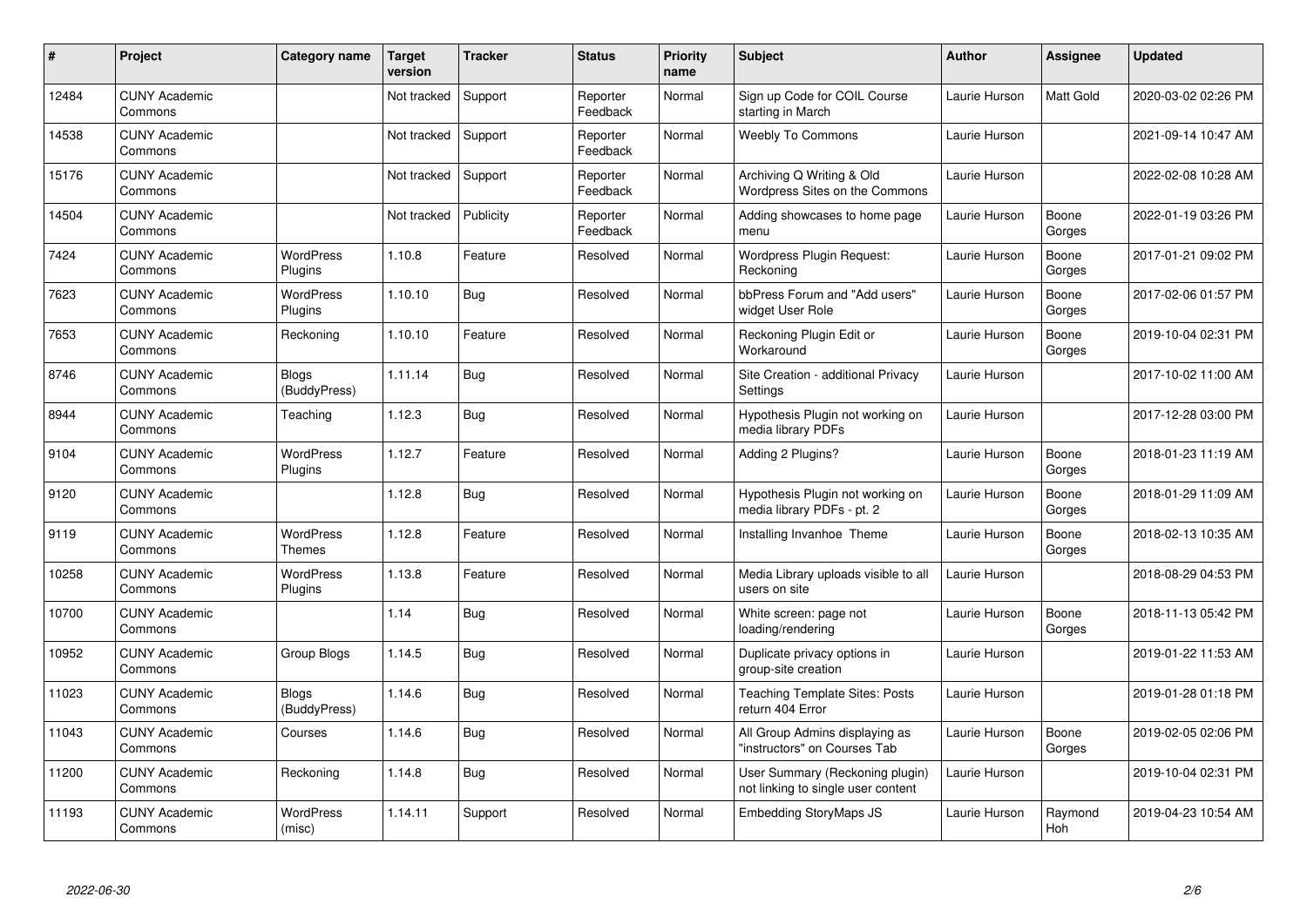| $\pmb{\#}$ | Project                         | Category name                | <b>Target</b><br>version | <b>Tracker</b> | <b>Status</b> | <b>Priority</b><br>name | <b>Subject</b>                                                  | <b>Author</b> | <b>Assignee</b> | <b>Updated</b>      |
|------------|---------------------------------|------------------------------|--------------------------|----------------|---------------|-------------------------|-----------------------------------------------------------------|---------------|-----------------|---------------------|
| 11803      | <b>CUNY Academic</b><br>Commons | <b>WordPress</b><br>Plugins  | 1.15.9                   | <b>Bug</b>     | Resolved      | Normal                  | Settings > Writing Editor Switch<br>Error                       | Laurie Hurson | Raymond<br>Hoh  | 2019-08-28 02:48 PM |
| 11836      | <b>CUNY Academic</b><br>Commons | Onboarding                   | 1.15.9                   | Bug            | Resolved      | Normal                  | Invite and "Claim Key" Confusion                                | Laurie Hurson |                 | 2019-09-10 02:34 PM |
| 11862      | <b>CUNY Academic</b><br>Commons | WordPress<br>Plugins         | 1.16                     | <b>Bug</b>     | Resolved      | Normal                  | Testing WP Grade Comments for<br>inclusion on Commons           | Laurie Hurson | Raymond<br>Hoh  | 2019-11-15 12:54 PM |
| 11201      | <b>CUNY Academic</b><br>Commons | <b>WordPress</b><br>(misc)   | 1.16                     | Feature        | Resolved      | Normal                  | Add "Request to Join this Site"<br>button?                      | Laurie Hurson | Raymond<br>Hoh  | 2019-12-04 10:51 AM |
| 11833      | <b>CUNY Academic</b><br>Commons |                              | 1.16                     | Feature        | Resolved      | Normal                  | CC Image Plugin                                                 | Laurie Hurson |                 | 2019-11-08 10:58 AM |
| 12183      | <b>CUNY Academic</b><br>Commons |                              | 1.16.1                   | <b>Bug</b>     | Resolved      | Normal                  | User cannot access their sites                                  | Laurie Hurson | Boone<br>Gorges | 2019-12-05 11:04 AM |
| 12278      | <b>CUNY Academic</b><br>Commons | <b>WordPress</b><br>(misc)   | 1.16.3                   | <b>Bug</b>     | Resolved      | Normal                  | Cannot acces dashboard due to<br>'Critical Error"               | Laurie Hurson | Raymond<br>Hoh  | 2020-01-10 02:04 PM |
| 12139      | <b>CUNY Academic</b><br>Commons |                              | 1.16.5                   | Feature        | Resolved      | Normal                  | <b>Addressing Redundant Links</b><br>Accessibility Issue        | Laurie Hurson | Boone<br>Gorges | 2020-02-11 10:57 AM |
| 12391      | <b>CUNY Academic</b><br>Commons | <b>WordPress</b><br>Themes   | 1.16.5                   | Feature        | Resolved      | Normal                  | Theme request - Ocean WP                                        | Laurie Hurson |                 | 2020-02-11 11:28 AM |
| 12340      | <b>CUNY Academic</b><br>Commons | <b>Blogs</b><br>(BuddyPress) | 1.16.7                   | Feature        | Resolved      | Normal                  | Tweaking CC licensing on sites                                  | Laurie Hurson | Raymond<br>Hoh  | 2020-03-10 11:54 AM |
| 12519      | <b>CUNY Academic</b><br>Commons | User Experience              | 1.16.8                   | <b>Bug</b>     | Resolved      | Normal                  | Registration and Home Page links<br>on Mobile                   | Laurie Hurson | Raymond<br>Hoh  | 2020-03-17 05:03 PM |
| 11906      | <b>CUNY Academic</b><br>Commons |                              | 1.16.8                   | Documentation  | Resolved      | Normal                  | Commons "Help" and Teaching Site<br>Overhaul                    | Laurie Hurson | Laurie Hurson   | 2020-03-10 02:16 PM |
| 12140      | <b>CUNY Academic</b><br>Commons | Accessibility                | 1.17.0                   | Bug            | Resolved      | Normal                  | <b>Fixing Size/Contrast of "Recently</b><br><b>Active Text"</b> | Laurie Hurson | Boone<br>Gorges | 2020-07-14 12:22 PM |
| 12448      | <b>CUNY Academic</b><br>Commons | Courses                      | 1.17.0                   | <b>Bug</b>     | Resolved      | Normal                  | Course metadata should update on<br>site/group metadata update  | Laurie Hurson | Boone<br>Gorges | 2020-07-15 12:09 PM |
| 13068      | <b>CUNY Academic</b><br>Commons | Courses                      | 1.17.2                   | <b>Bug</b>     | Resolved      | Normal                  | Deleted groups appearing in<br>courses list                     | Laurie Hurson | Boone<br>Gorges | 2020-08-25 11:27 AM |
| 13578      | <b>CUNY Academic</b><br>Commons |                              | 1.17.8                   | Support        | Resolved      | Normal                  | ODP File type upload                                            | Laurie Hurson |                 | 2020-11-17 09:52 AM |
| 12447      | <b>CUNY Academic</b><br>Commons | Courses                      | 1.18.0                   | Feature        | Resolved      | Normal                  | Tallying Forum Participation                                    | Laurie Hurson | Raymond<br>Hoh  | 2020-12-08 11:32 AM |
| 13678      | <b>CUNY Academic</b><br>Commons | WordPress<br>Themes          | 1.18.1                   | Feature        | Resolved      | Normal                  | Theme request                                                   | Laurie Hurson |                 | 2020-12-22 03:38 PM |
| 13706      | <b>CUNY Academic</b><br>Commons |                              | 1.18.1                   | Feature        | Resolved      | Normal                  | Github embed                                                    | Laurie Hurson |                 | 2020-12-22 03:39 PM |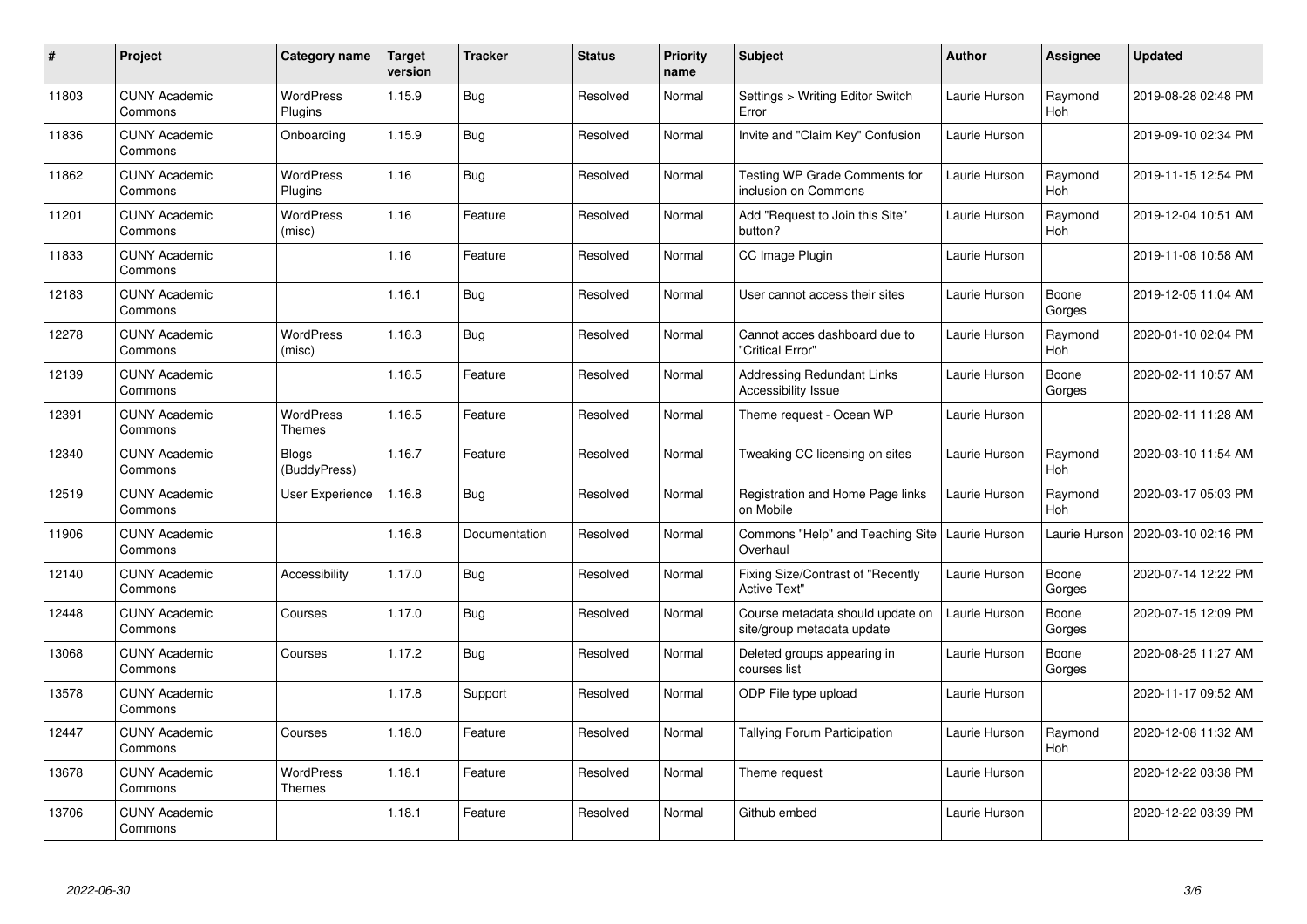| $\#$  | <b>Project</b>                  | Category name                | <b>Target</b><br>version | <b>Tracker</b> | <b>Status</b> | <b>Priority</b><br>name | <b>Subject</b>                                                                             | <b>Author</b> | Assignee                 | Updated             |
|-------|---------------------------------|------------------------------|--------------------------|----------------|---------------|-------------------------|--------------------------------------------------------------------------------------------|---------------|--------------------------|---------------------|
| 14115 | <b>CUNY Academic</b><br>Commons | Shortcodes and<br>embeds     | 1.18.6                   | Feature        | Resolved      | Normal                  | Add Twine Embed Plugin                                                                     | Laurie Hurson | Boone<br>Gorges          | 2021-03-11 10:53 AM |
| 14095 | <b>CUNY Academic</b><br>Commons |                              | 1.18.7                   | <b>Bug</b>     | Resolved      | Normal                  | Ensemble Plugin not updating URL                                                           | Laurie Hurson | Boone<br>Gorges          | 2021-03-23 11:43 AM |
| 14018 | <b>CUNY Academic</b><br>Commons | Group Forums                 | 1.18.7                   | Feature        | Resolved      | Normal                  | Forum design improvements                                                                  | Laurie Hurson | Boone<br>Gorges          | 2021-03-23 11:43 AM |
| 14287 | <b>CUNY Academic</b><br>Commons |                              | 1.18.8                   | Feature        | Resolved      | Normal                  | Add Eventbrite Plugin                                                                      | Laurie Hurson |                          | 2021-04-13 11:21 AM |
| 14451 | <b>CUNY Academic</b><br>Commons | <b>Blogs</b><br>(BuddyPress) | 1.18.10                  | <b>Bug</b>     | Resolved      | Normal                  | Search filtering not working<br>correctly                                                  | Laurie Hurson | Boone<br>Gorges          | 2021-05-12 03:24 PM |
| 14380 | <b>CUNY Academic</b><br>Commons |                              | 1.18.10                  | Feature        | Resolved      | Normal                  | <b>SPLOT Site for User stories</b>                                                         | Laurie Hurson |                          | 2021-05-11 11:37 AM |
| 14170 | <b>CUNY Academic</b><br>Commons | Courses                      | 1.19.0                   | Feature        | Resolved      | Normal                  | Collecting OER Metadata                                                                    | Laurie Hurson | Boone<br>Gorges          | 2022-01-04 12:02 PM |
| 14179 | <b>CUNY Academic</b><br>Commons | Home Page                    | 1.19.0                   | Feature        | Resolved      | Normal                  | Featured Sites and Groups for<br>Home Page Redesign                                        | Laurie Hurson | Colin<br><b>McDonald</b> | 2022-01-04 12:03 PM |
| 14457 | <b>CUNY Academic</b><br>Commons | Courses                      | 1.19.0                   | Feature        | Resolved      | Normal                  | Toggle for Public Sites in Course<br>Directory                                             | Laurie Hurson | Boone<br>Gorges          | 2022-01-04 11:16 AM |
| 14786 | <b>CUNY Academic</b><br>Commons | Groups (misc)                | 1.19.0                   | Feature        | Resolved      | Normal                  | Adding "class project" purpose                                                             | Laurie Hurson | Boone<br>Gorges          | 2022-01-04 11:20 AM |
| 14897 | <b>CUNY Academic</b><br>Commons | Courses                      | 1.19.0                   | Feature        | Resolved      | Normal                  | Adding "Instructor" field to indicate<br>which Admin is Instructor of a<br>"teaching" site | Laurie Hurson | Raymond<br>Hoh           | 2022-01-04 11:19 AM |
| 14777 | <b>CUNY Academic</b><br>Commons | Courses                      | 1.19.0                   | Outreach       | Resolved      | Normal                  | Email to faculty who create course<br>groups and site                                      | Laurie Hurson |                          | 2022-01-04 11:24 AM |
| 15219 | <b>CUNY Academic</b><br>Commons | Layout                       | 1.19.3                   | Bug            | Resolved      | Normal                  | Alignment with Rowling Theme                                                               | Laurie Hurson | Raymond<br>Hoh           | 2022-02-08 02:38 PM |
| 15251 | <b>CUNY Academic</b><br>Commons |                              | 1.19.3                   | Feature        | Resolved      | Normal                  | Add "Ultra" theme                                                                          | Laurie Hurson |                          | 2022-02-08 02:37 PM |
| 15383 | <b>CUNY Academic</b><br>Commons | <b>WordPress</b><br>Themes   | 1.19.4                   | Feature        | Resolved      | Normal                  | Add Dazzling theme?                                                                        | Laurie Hurson | Boone<br>Gorges          | 2022-02-22 11:01 AM |
| 15368 | <b>CUNY Academic</b><br>Commons |                              | 1.19.4                   | Documentation  | Resolved      | Normal                  | Commons home page access                                                                   | Laurie Hurson |                          | 2022-02-17 02:24 PM |
| 15482 | <b>CUNY Academic</b><br>Commons | WordPress<br>Plugins         | 1.19.5                   | Feature        | Resolved      | Normal                  | Request for Plugin 'Serious Simple<br>Podcasting'                                          | Laurie Hurson | Boone<br>Gorges          | 2022-03-08 12:26 PM |
| 15564 | <b>CUNY Academic</b><br>Commons | WordPress<br>Plugins         | 1.19.6                   | Feature        | Resolved      | Normal                  | Plugin request for 'default featured<br>image"                                             | Laurie Hurson |                          | 2022-03-15 11:57 AM |
| 15756 | <b>CUNY Academic</b><br>Commons | WordPress<br>Plugins         | 1.19.7                   | <b>Bug</b>     | Resolved      | Normal                  | Authors Unable to access<br>dashboard                                                      | Laurie Hurson |                          | 2022-04-12 11:31 AM |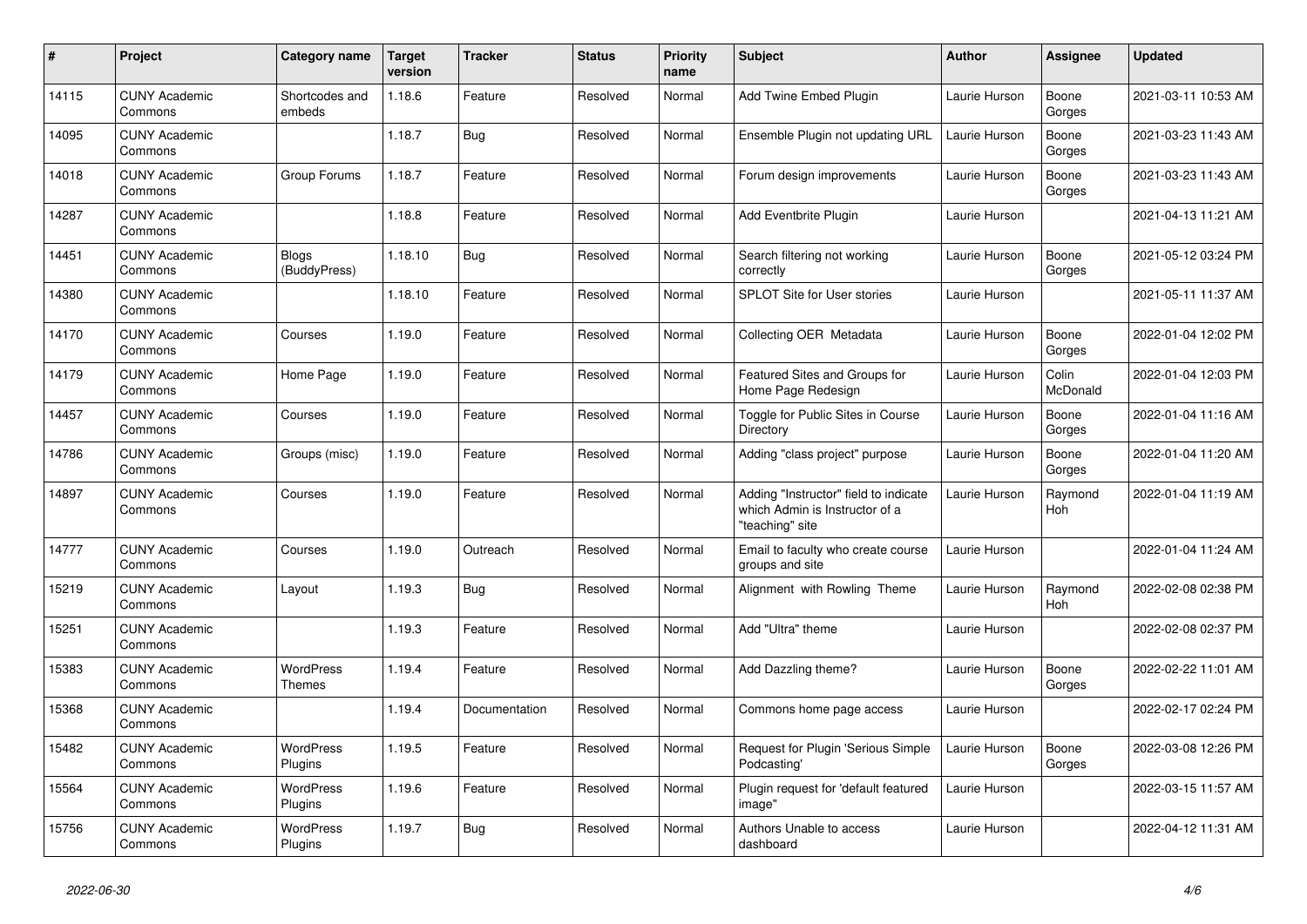| $\pmb{\#}$ | Project                         | Category name               | <b>Target</b><br>version | <b>Tracker</b> | <b>Status</b> | <b>Priority</b><br>name | <b>Subject</b>                                                        | <b>Author</b> | Assignee              | Updated             |
|------------|---------------------------------|-----------------------------|--------------------------|----------------|---------------|-------------------------|-----------------------------------------------------------------------|---------------|-----------------------|---------------------|
| 15947      | <b>CUNY Academic</b><br>Commons |                             | 1.19.8                   | Bug            | Resolved      | Normal                  | Slides and Site Running slow<br>issues                                | Laurie Hurson |                       | 2022-04-26 10:45 AM |
| 16055      | <b>CUNY Academic</b><br>Commons |                             | 1.19.9                   | <b>Bug</b>     | Resolved      | Normal                  | Header Image Will not Display                                         | Laurie Hurson |                       | 2022-05-10 10:44 AM |
| 11937      | <b>CUNY Academic</b><br>Commons | Reckoning                   | 2.0.0                    | Feature        | Resolved      | Normal                  | Integration between WP Grade<br>Comments and Reckoning                | Laurie Hurson | Boone<br>Gorges       | 2022-05-26 11:36 AM |
| 15220      | <b>CUNY Academic</b><br>Commons | Groups (misc)               | 2.0.0                    | Feature        | Resolved      | Normal                  | Extending the OER Metadata Tag                                        | Laurie Hurson | Boone<br>Gorges       | 2022-05-26 11:36 AM |
| 16183      | <b>CUNY Academic</b><br>Commons | Onboarding                  | 2.0.1                    | Bug            | Resolved      | Normal                  | Contrast for member names in the<br>invite modal                      | Laurie Hurson |                       | 2022-06-14 11:35 AM |
| 16188      | <b>CUNY Academic</b><br>Commons | <b>WordPress</b><br>Plugins | 2.0.1                    | <b>Bug</b>     | Resolved      | Normal                  | "Choose a liscense" modal not<br>loading                              | Laurie Hurson | Raymond<br>Hoh        | 2022-06-02 04:22 PM |
| 14439      | <b>CUNY Academic</b><br>Commons | Spam/Spam<br>Prevention     | 2.0.2                    | Support        | Resolved      | Normal                  | Aprroved comments held for<br>moderation                              | Laurie Hurson | Raymond<br><b>Hoh</b> | 2022-06-28 09:18 PM |
| 14208      | <b>CUNY Academic</b><br>Commons |                             |                          | Feature        | Resolved      | Normal                  | Loom Videos                                                           | Laurie Hurson |                       | 2021-03-23 02:25 PM |
| 13915      | <b>CUNY Academic</b><br>Commons |                             |                          | Support        | Resolved      | Normal                  | Writing in Markdown Question                                          | Laurie Hurson |                       | 2021-02-23 10:46 AM |
| 10953      | <b>CUNY Academic</b><br>Commons |                             |                          | Documentation  | Resolved      | Normal                  | Help pages - Privacy                                                  | Laurie Hurson | scott voth            | 2019-01-14 05:32 PM |
| 13857      | <b>CUNY Academic</b><br>Commons |                             |                          | Publicity      | Resolved      | Normal                  | <b>Student Numbers for Annual Report</b>                              | Laurie Hurson |                       | 2021-01-24 01:04 PM |
| 9137       | <b>CUNY Academic</b><br>Commons | Group Blogs                 | Not tracked              | Bug            | Resolved      | Normal                  | Already existing site not appearing<br>to link (couple) in Group area | Laurie Hurson | Boone<br>Gorges       | 2018-03-29 05:07 PM |
| 11482      | <b>CUNY Academic</b><br>Commons |                             | Not tracked              | Bug            | Resolved      | Normal                  | Page Authors on Sites create with<br>template                         | Laurie Hurson |                       | 2020-01-27 03:11 PM |
| 11674      | <b>CUNY Academic</b><br>Commons | <b>WordPress</b><br>Themes  | Not tracked              | Bug            | Resolved      | Normal                  | Thematic theme: Remove/make<br>unavailable                            | Laurie Hurson |                       | 2019-07-30 06:01 PM |
| 12275      | <b>CUNY Academic</b><br>Commons | <b>BuddyPress</b><br>(misc) | Not tracked              | <b>Bug</b>     | Resolved      | Normal                  | Error in Members Directory                                            | Laurie Hurson | Boone<br>Gorges       | 2020-01-09 02:40 PM |
| 13632      | <b>CUNY Academic</b><br>Commons |                             | Not tracked              | Bug            | Resolved      | Normal                  | Deleting Files in Group Library                                       | Laurie Hurson |                       | 2021-09-14 10:41 AM |
| 14051      | <b>CUNY Academic</b><br>Commons | Courses                     | Not tracked              | Bug            | Resolved      | Normal                  | Updating Instructor on Course<br>Directory Listing                    | Laurie Hurson | Boone<br>Gorges       | 2021-03-05 12:56 PM |
| 14249      | <b>CUNY Academic</b><br>Commons |                             | Not tracked              | Bug            | Resolved      | Normal                  | Loom Embed Issue                                                      | Laurie Hurson |                       | 2021-04-13 11:07 AM |
| 14266      | <b>CUNY Academic</b><br>Commons |                             | Not tracked              | <b>Bug</b>     | Resolved      | Normal                  | Jquery Emails?                                                        | Laurie Hurson |                       | 2021-09-14 10:43 AM |